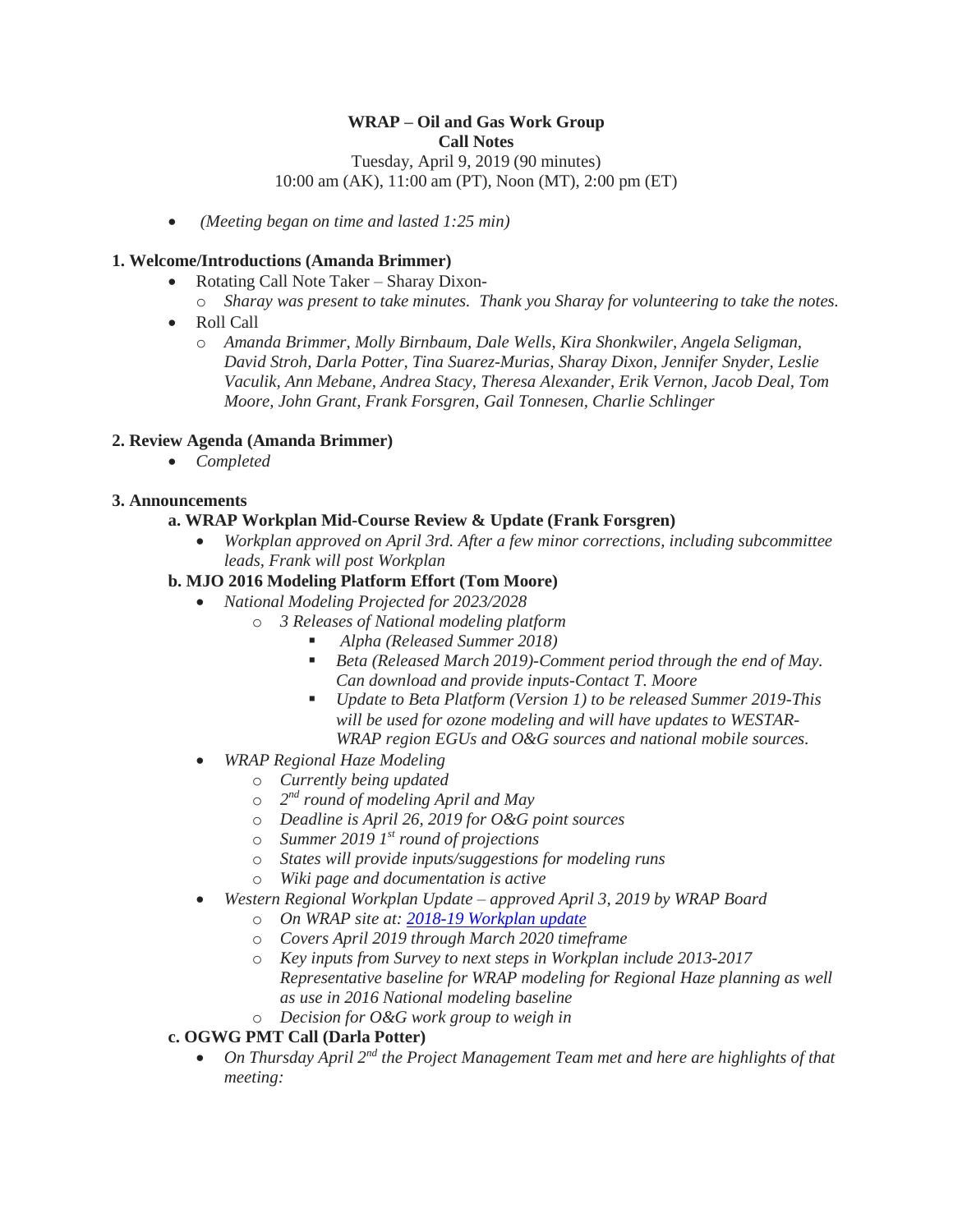- o *Tom shared some WRAP modeling documents (as discussed during Announcements today).*
- o *Some discussions of the utilization of the Shakeout v2 occurred.*
- o *Tom talked through scenarios timeframe, the need for controls, and state specific special inputs*
- o *Ramboll walked through an O&G Inventory w/relation to shakeout*
- o *Nice results of input from O&G Workgroup Survey as All states contributed to the O&G Workgroup Survey*
- o *Challenge now is the amount of surveys-the data returned will now need to be analyzed*
- o *Special Call with Controls Measures RHPWG Subcommittee to be scheduled.*

#### **d. Other announcements from work group members / advisors**

*There were none.*

#### **4. OGWG Road Map Phase II (John Grant & Amnon Bar-Ilan – Ramboll Environ)**

*Reported from John Grant*

#### **a. Task 1 - Survey Compilation**

- *Some things will trickle through mid-April*
- *Continuing to analyze data-information will be used to update EI*
- *Technical Memo to be released showing results*
- *Review of technical memo to occur*
- *May be a little operator follow-up*
- *Two new operators added from Piceance Basin*

#### **b. Task 2 - Forecast Scenarios**

- *Medium Scenarios shared in March*
- *Looking at Low and High Scenarios*
- *Review of those are forthcoming*
- *Agency review will be from state agencies*
- *Exceptions for California-for emissions not built into 2014 NEI v2*
- *States should provide inputs if they want other emissions included-Deadline is Monday April 15th to provide inputs.*

#### **c. Status, Schedule, & Looking Ahead**

- *California expressed some concern as to providing a forecast inventory for 2028 and the high and low scenarios.*
- *Question was raised as to whether non-state agencies (such as BLM etc) will be able to review forecast scenarios.*

#### **5. TDWG contractor team (ITEP and EN3) Tribal O&G Outreach Progress (Bill Auberle – EN3)**

- *Charlie Schlinger stood in for Bill Auberle*
- *ITEP and EN3 identified 10 reservation and more than 10 tribes for O&G related outreach*
- Deb Madison and Janice Archeleta are contacted for *initial outreach, they are with Fort Peck Assiniboine & Sioux Tribes in eastern MT and the Ute Mountain Ute Tribe in northern NM and southern CO, respectively*
- *8 Tribes Remaining to be contacted*
- *Planning to see some people at National Tribal Forum on Air Quality May 6-9 face to face*
- *Dialogue has focused on Regional Haze Modeling Effort*

#### **6. BLM Air Resource Management Studies (Erik Vernon – UT BLM)**

- *Modeling efforts in Utah were to identify BLM's contribution to emissions*
- Also ARMS modeling is a result of court settlement to update before end of May 2020.